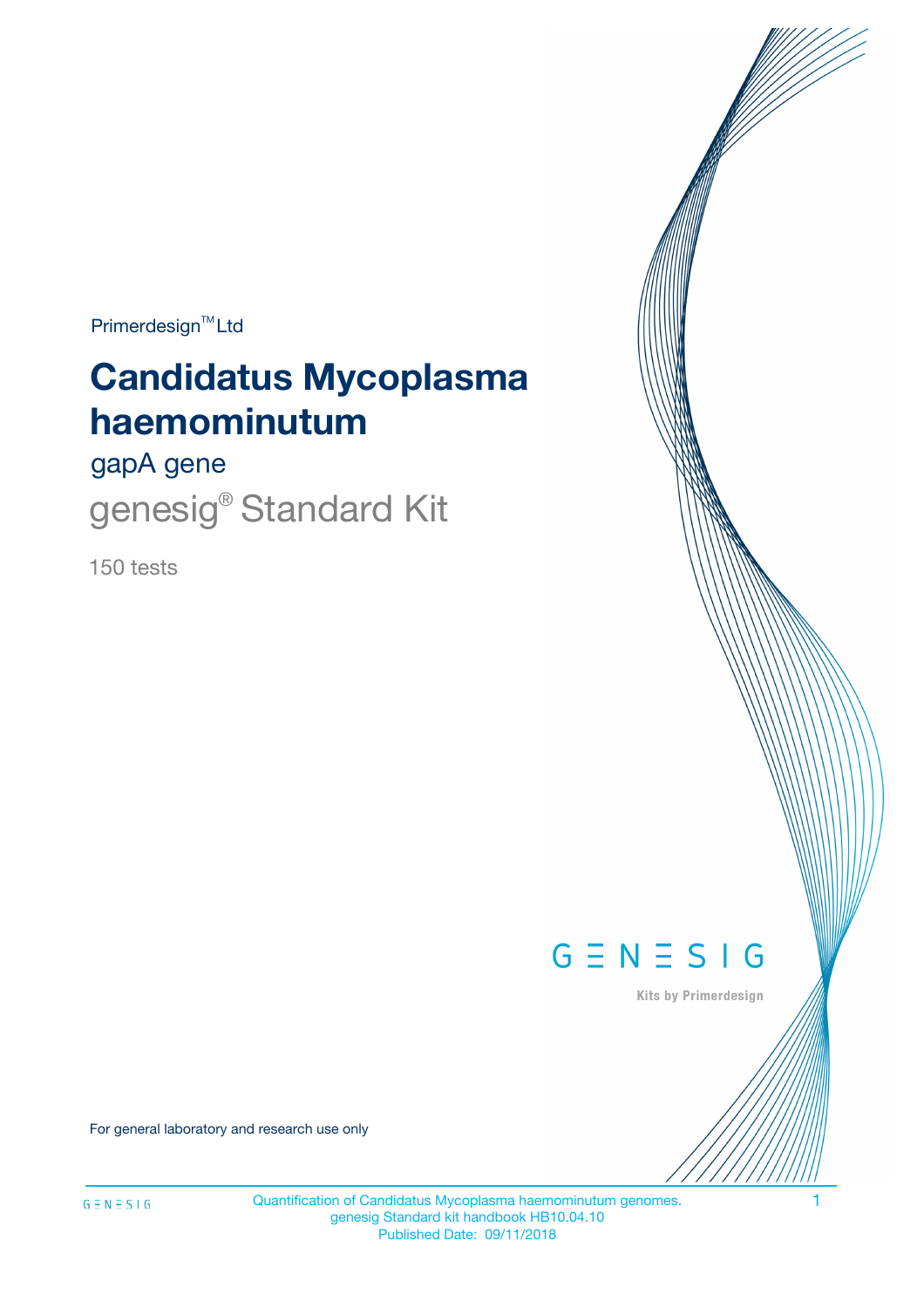# Introduction to Candidatus Mycoplasma haemominutum

Candidatus Mycoplasma haemominutum (Mhm) is one of three Haemoplasmas (Candidatus Mycoplasma haemominutum, Candidatus Mycoplasma turicensis and Mycoplasma haemofelis) that until recently were collectively classified as Haemobartonella felis. There is evidence to suggest that the Ohio variant and California variant of H. felis are in fact two distinct species, M. haemofelis and C. M. haemominutum respectively.

Candidatus M. haemominutum has been identified in cats as a cause of Feline Infectious Anaemia (FIA), but appears to be less pathogenic than Mycoplasma haemofelis. The mode of transmission for this haemoplasma is not fully understood however blood sucking arthropod vectors, fleas, mosquitos and ticks are thought to be a primary mode. Biting and scratching is also a possible route of infection and transmission has been observed to occur vertically from mother to offspring. Once the parasite enters the blood stream, it attaches to host red blood cells with polar filaments before invading the cells and triggering the cat's immune response, releasing antibodies. The antibodies bind to the foreign Mhm proteins as a coating, which serves to mark the infected red blood cell for removal and destruction. Due to the large numbers of infected red blood cells being destroyed, the cat becomes anaemic and pale.

Haemoplasmas are the causative agent for a range of feline diseases such as feline conjunctivitis, lower respiratory tract infections, feline infectious peritonitis and feline infectious anaemia (FIA). Clinical signs of the infection include anorexia, depression, lethargy, weakness, fever and weight loss. Cats that have been infected with a Haemoplasma may remain permanent carriers and infection can re-emerge through stress.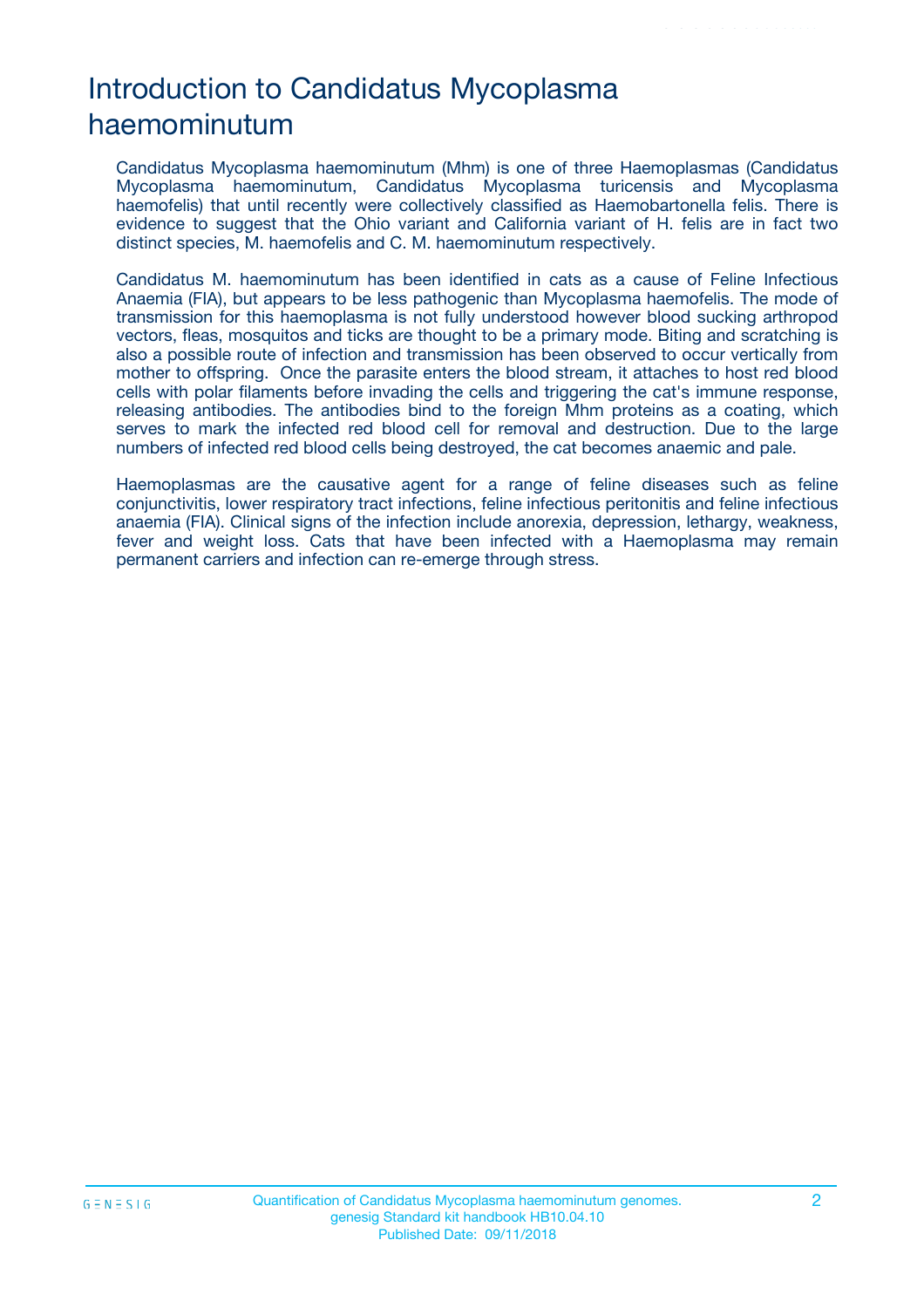The Primerdesign genesig Kit for Candidatus Mycoplasma haemominutum (C.M.haem) genomes is designed for the in vitro quantification of C.M.haem genomes. The kit is designed to have a broad detection profile. Specifically, the primers represent 100% homology with over 95% of the NCBI database reference sequences available at the time of design.

The dynamics of genetic variation means that new sequence information may become available after the initial design. Primerdesign periodically reviews the detection profiles of our kits and when required releases new versions.

If you require further information, or have a specific question about the detection profile of this kit then please send an e.mail to enquiry@primerdesign.co.uk and our bioinformatics team will answer your question.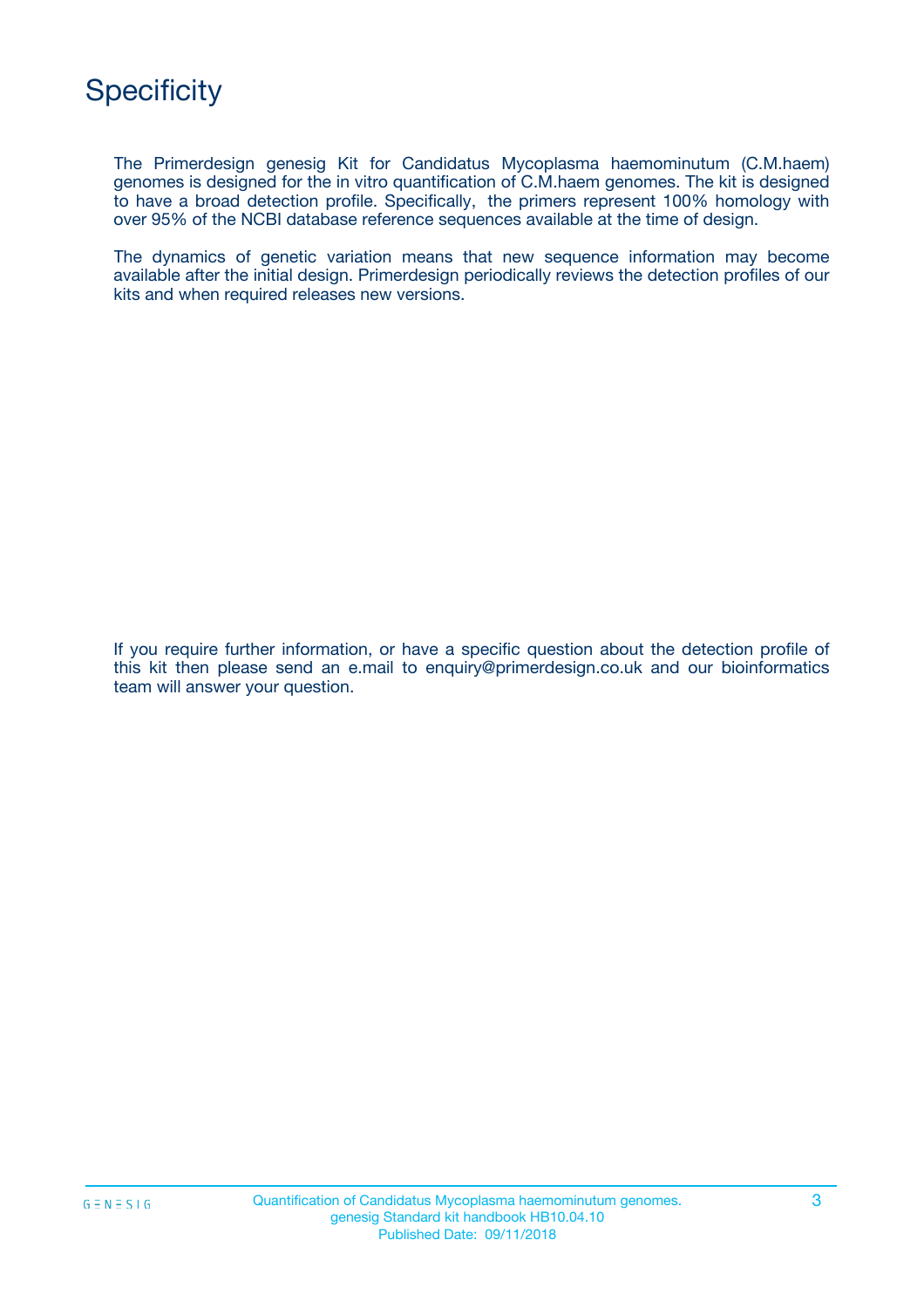# Kit contents

- **C.M.haem specific primer/probe mix (150 reactions BROWN)** FAM labelled
- **C.M.haem positive control template (for Standard curve RED)**
- **RNase/DNase free water (WHITE)** for resuspension of primer/probe mixes
- **Template preparation buffer (YELLOW)** for resuspension of positive control template and standard curve preparation

# Reagents and equipment to be supplied by the user

### **Real-time PCR Instrument**

#### **Extraction kit**

This kit is recommended for use with genesig Easy DNA/RNA extraction kit. However, it is designed to work well with all processes that yield high quality RNA and DNA with minimal PCR inhibitors.

#### **oasig**TM **lyophilised or Precision**®**PLUS 2X qPCR Master Mix**

This kit is intended for use with oasig or PrecisionPLUS2X qPCR Master Mix.

**Pipettors and Tips**

**Vortex and centrifuge**

**Thin walled 1.5 ml PCR reaction tubes**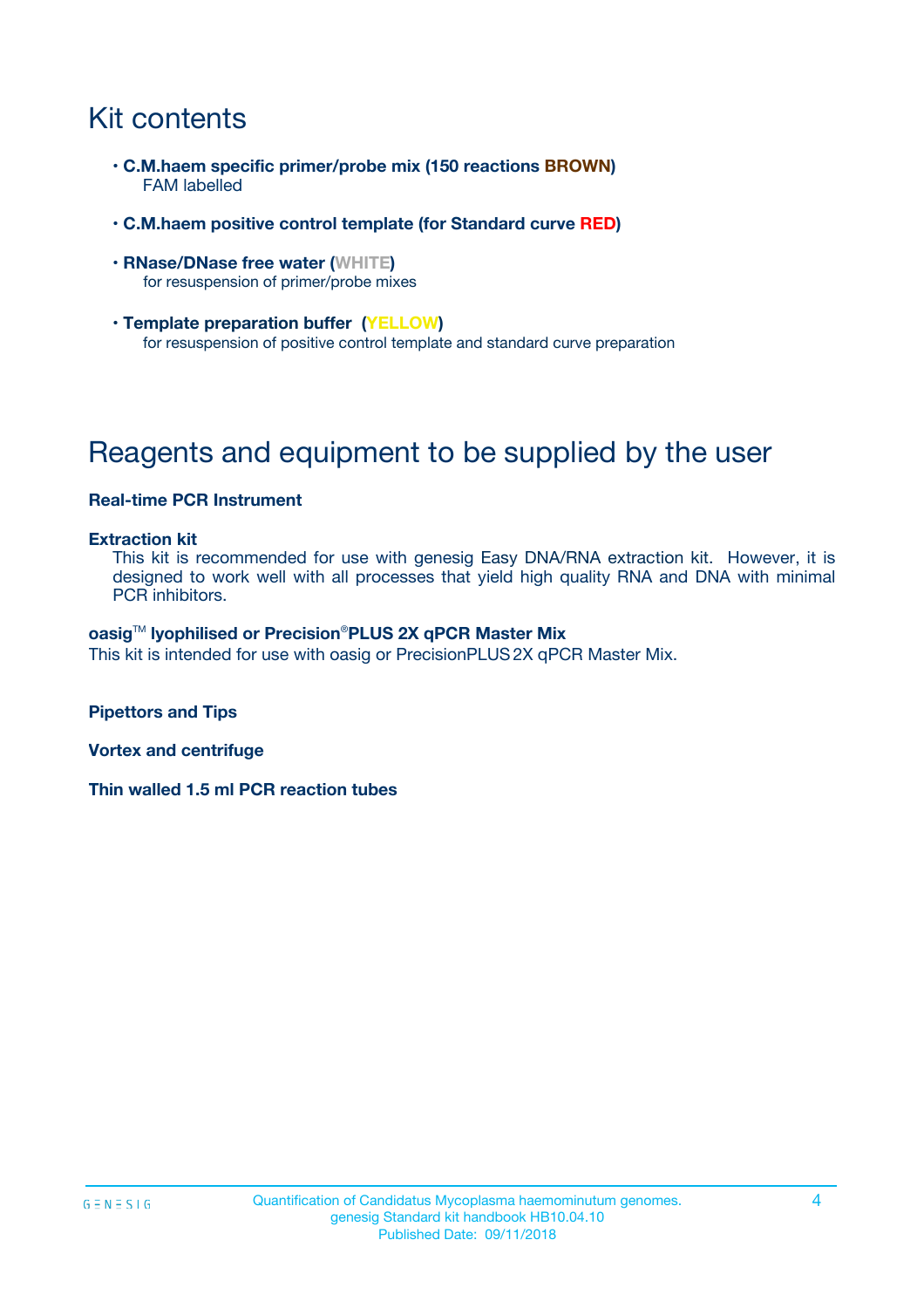### Kit storage and stability

This kit is stable at room temperature but should be stored at -20ºC on arrival. Once the lyophilised components have been resuspended they should not be exposed to temperatures above -20°C for longer than 30 minutes at a time and unnecessary repeated freeze/thawing should be avoided. The kit is stable for six months from the date of resuspension under these circumstances.

If a standard curve dilution series is prepared this can be stored frozen for an extended period. If you see any degradation in this serial dilution a fresh standard curve can be prepared from the positive control.

Primerdesign does not recommend using the kit after the expiry date stated on the pack.

### Suitable sample material

All kinds of sample material suited for PCR amplification can be used. Please ensure the samples are suitable in terms of purity, concentration, and DNA integrity. Always run at least one negative control with the samples. To prepare a negative-control, replace the template DNA sample with RNase/DNase free water.

### Dynamic range of test

Under optimal PCR conditions genesig C.M.haem detection kits have very high priming efficiencies of >95% and can detect less than 100 copies of target template.

### Notices and disclaimers

This product is developed, designed and sold for research purposes only. It is not intended for human diagnostic or drug purposes or to be administered to humans unless clearly expressed for that purpose by the Food and Drug Administration in the USA or the appropriate regulatory authorities in the country of use. During the warranty period Primerdesign genesig detection kits allow precise and reproducible data recovery combined with excellent sensitivity. For data obtained by violation to the general GLP guidelines and the manufacturer's recommendations the right to claim under guarantee is expired. PCR is a proprietary technology covered by several US and foreign patents. These patents are owned by Roche Molecular Systems Inc. and have been sub-licensed by PE Corporation in certain fields. Depending on your specific application you may need a license from Roche or PE to practice PCR. Additional information on purchasing licenses to practice the PCR process may be obtained by contacting the Director of Licensing at Roche Molecular Systems, 1145 Atlantic Avenue, Alameda, CA 94501 or Applied Biosystems business group of the Applera Corporation, 850 Lincoln Centre Drive, Foster City, CA 94404. In addition, the 5' nuclease assay and other homogeneous amplification methods used in connection with the PCR process may be covered by U.S. Patents 5,210,015 and 5,487,972, owned by Roche Molecular Systems, Inc, and by U.S. Patent 5,538,848, owned by The Perkin-Elmer Corporation.

### Trademarks

Primerdesign™ is a trademark of Primerdesign Ltd.

genesig $^\circledR$  is a registered trademark of Primerdesign Ltd.

The PCR process is covered by US Patents 4,683,195, and 4,683,202 and foreign equivalents owned by Hoffmann-La Roche AG. BI, ABI PRISM® GeneAmp® and MicroAmp® are registered trademarks of the Applera Genomics (Applied Biosystems Corporation). BIOMEK® is a registered trademark of Beckman Instruments, Inc.; iCycler™ is a registered trademark of Bio-Rad Laboratories, Rotor-Gene is a trademark of Corbett Research. LightCycler™ is a registered trademark of the Idaho Technology Inc. GeneAmp®, TaqMan® and AmpliTaqGold® are registered trademarks of Roche Molecular Systems, Inc., The purchase of the Primerdesign reagents cannot be construed as an authorization or implicit license to practice PCR under any patents held by Hoffmann-LaRoche Inc.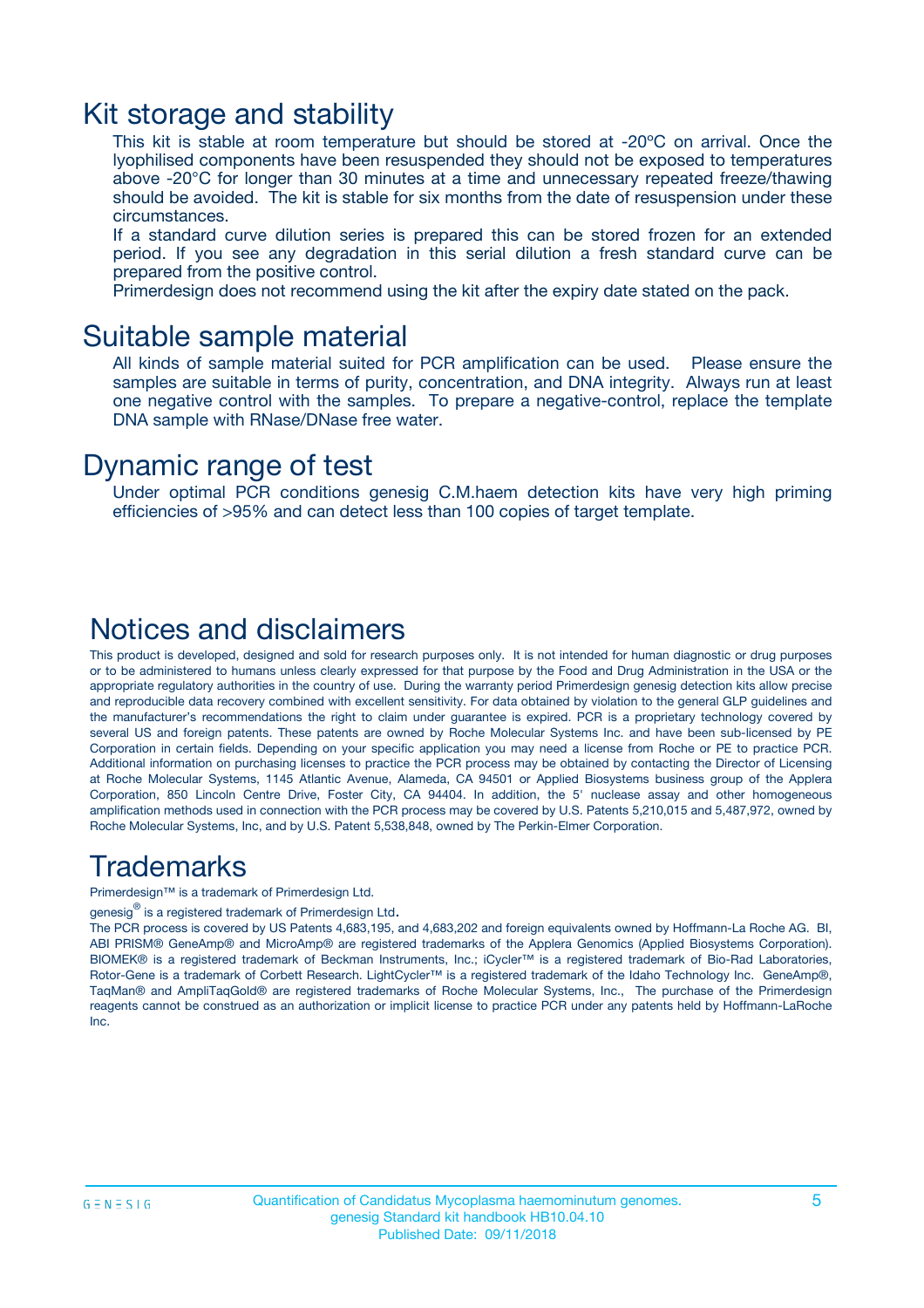## Principles of the test

#### **Real-time PCR**

A C.M.haem specific primer and probe mix is provided and this can be detected through the FAM channel.

The primer and probe mix provided exploits the so-called TaqMan® principle. During PCR amplification, forward and reverse primers hybridize to the C.M.haem DNA. A fluorogenic probe is included in the same reaction mixture which consists of a DNA probe labeled with a 5`-dye and a 3`-quencher. During PCR amplification, the probe is cleaved and the reporter dye and quencher are separated. The resulting increase in fluorescence can be detected on a range of qPCR platforms.

#### **Positive control**

For copy number determination and as a positive control for the PCR set up, the kit contains a positive control template. This can be used to generate a standard curve of C.M.haem copy number / Cq value. Alternatively the positive control can be used at a single dilution where full quantitative analysis of the samples is not required. Each time the kit is used, at least one positive control reaction must be included in the run. A positive result indicates that the primers and probes for detecting the target C.M.haem gene worked properly in that particular experimental scenario. If a negative result is obtained the test results are invalid and must be repeated. Care should be taken to ensure that the positive control does not contaminate any other kit component which would lead to false-positive results. This can be achieved by handling this component in a Post PCR environment. Care should also be taken to avoid cross-contamination of other samples when adding the positive control to the run. This can be avoided by sealing all other samples and negative controls before pipetting the positive control into the positive control well.

#### **Negative control**

To validate any positive findings a negative control reaction should be included every time the kit is used. For this reaction the RNase/DNase free water should be used instead of template. A negative result indicates that the reagents have not become contaminated while setting up the run.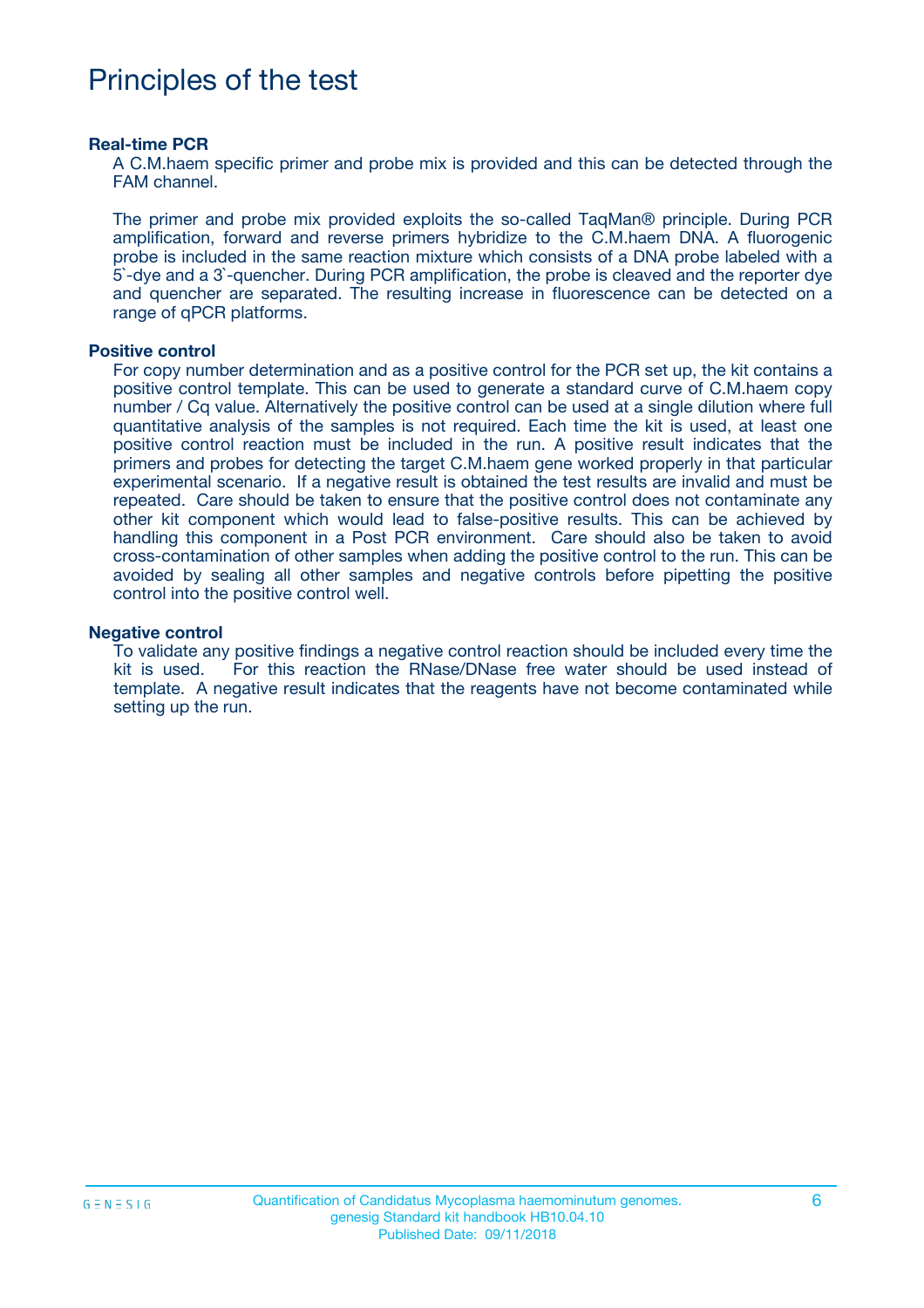### Resuspension protocol

To minimize the risk of contamination with foreign DNA, we recommend that all pipetting be performed in a PCR clean environment. Ideally this would be a designated PCR lab or PCR cabinet. Filter tips are recommended for all pipetting steps.

#### **1. Pulse-spin each tube in a centrifuge before opening.**

This will ensure lyophilised primer and probe mix is in the base of the tube and is not spilt upon opening the tube.

**2. Resuspend the kit components in the RNase/DNase free water supplied, according to the table below.**

To ensure complete resuspension, vortex each tube thoroughly.

| Component - resuspend in water    | <b>Volume</b> |
|-----------------------------------|---------------|
| <b>Pre-PCR pack</b>               |               |
| C.M.haem primer/probe mix (BROWN) | $165$ $\mu$   |

### **3. Resuspend the positive control template in the template preparation buffer supplied, according to the table below:**

To ensure complete resuspension, vortex the tube thoroughly.

| Component - resuspend in template preparation buffer |          |  |
|------------------------------------------------------|----------|--|
| <b>Post-PCR heat-sealed foil</b>                     |          |  |
| C.M.haem Positive Control Template (RED) *           | 500 µl l |  |

\* This component contains high copy number template and is a VERY significant contamination risk. It must be opened and handled in a separate laboratory environment, away from the other components.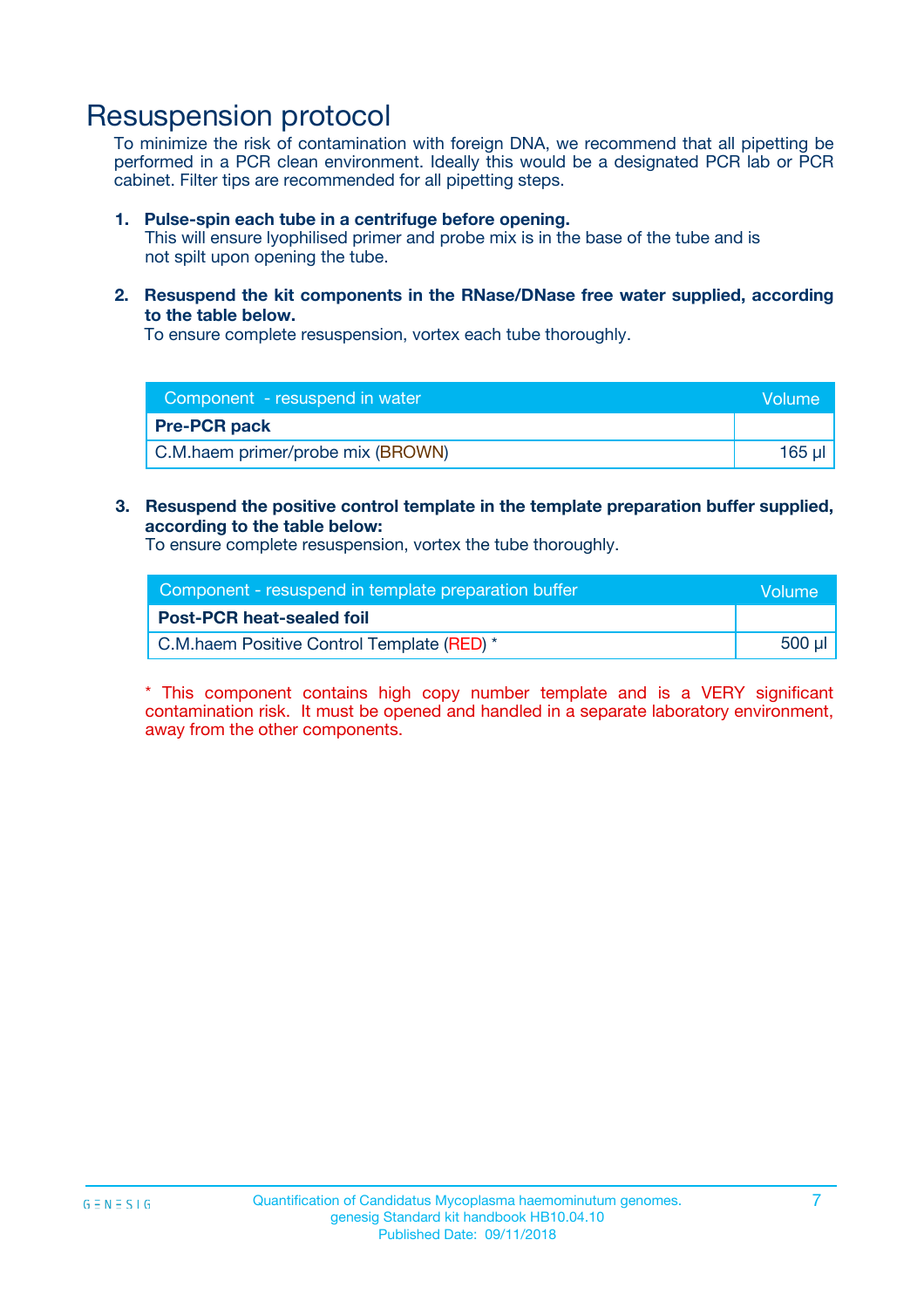# qPCR detection protocol

**1. For each DNA sample prepare a reaction mix according to the table below:** Include sufficient reactions for positive and negative controls.

| Component                                 | Volume     |
|-------------------------------------------|------------|
| oasig or PrecisionPLUS 2X qPCR Master Mix | 10 $\mu$   |
| C.M.haem primer/probe mix (BROWN)         | 1 $\mu$    |
| <b>RNase/DNase free water (WHITE)</b>     | $4 \mu$    |
| <b>Final Volume</b>                       | $15$ $\mu$ |

- **2. Pipette 15µl of this mix into each well according to your qPCR experimental plate set up.**
- **3. Prepare DNA templates for each of your samples.**
- **4. Pipette 5µl of DNA template into each well, according to your experimental plate set up.**

For negative control wells use 5µl of RNase/DNase free water. The final volume in each well is 20µl.

**5. If a standard curve is included for quantitative analysis, prepare a reaction mix according to the table below:**

| Component                                 | Volume  |
|-------------------------------------------|---------|
| oasig or PrecisionPLUS 2X qPCR Master Mix | 10 µl   |
| C.M.haem primer/probe mix (BROWN)         | 1 µI    |
| <b>RNase/DNase free water (WHITE)</b>     | $4 \mu$ |
| <b>Final Volume</b>                       | 15 µl   |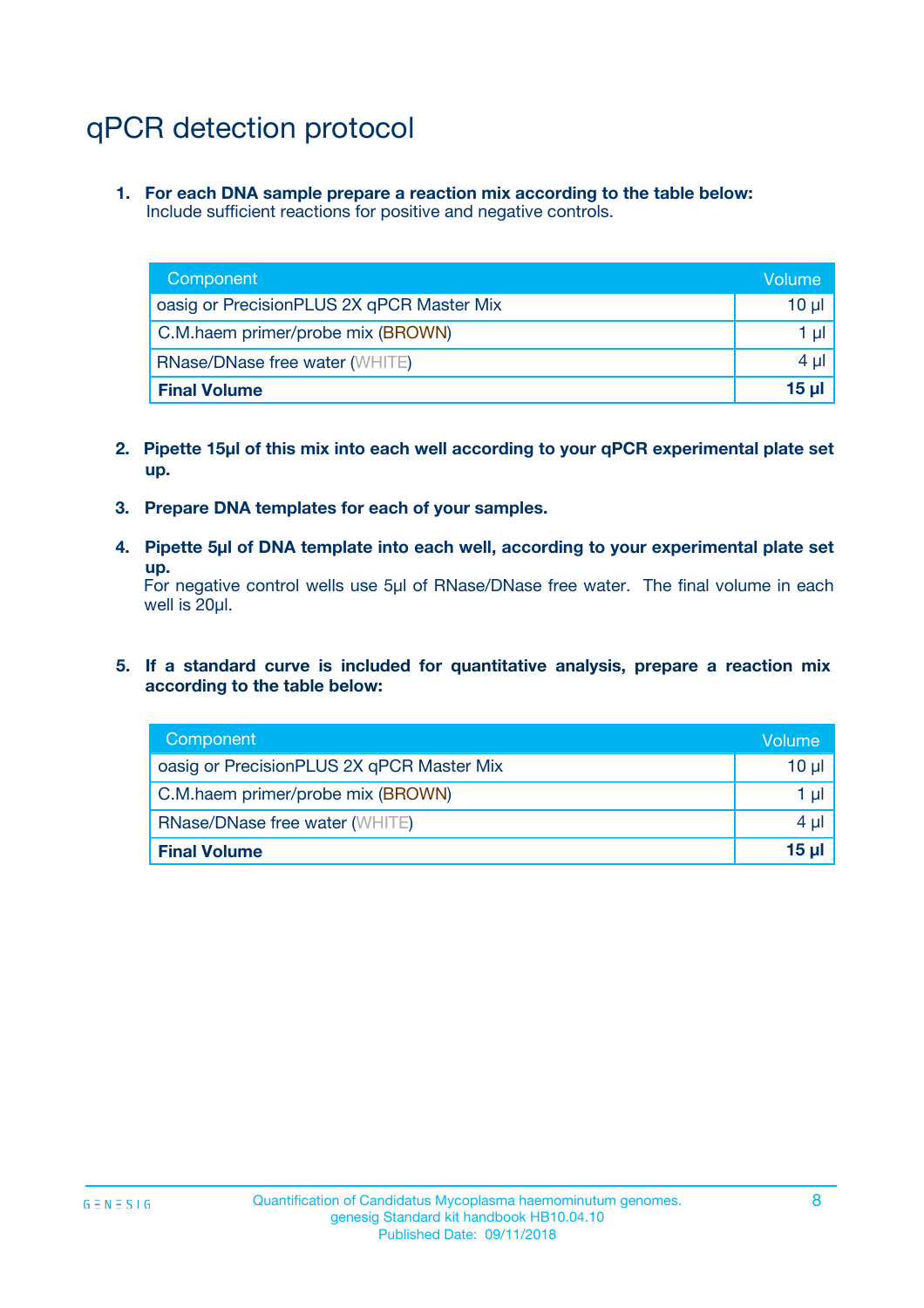### **6. Preparation of a standard curve dilution series.**

- 1) Pipette 90µl of template preparation buffer into 5 tubes and label 2-6
- 2) Pipette 10µl of Positive Control Template (RED) into tube 2
- 3) Vortex thoroughly
- 4) Change pipette tip and pipette 10µl from tube 2 into tube 3
- 5) Vortex thoroughly

Repeat steps 4 and 5 to complete the dilution series

| <b>Standard Curve</b>         | <b>Copy Number</b>     |
|-------------------------------|------------------------|
| Tube 1 Positive control (RED) | $2 \times 10^5$ per µl |
| Tube 2                        | $2 \times 10^4$ per µl |
| Tube 3                        | $2 \times 10^3$ per µl |
| Tube 4                        | $2 \times 10^2$ per µl |
| Tube 5                        | 20 per µl              |
| Tube 6                        | $2$ per $\mu$          |

7. Pipette 5µl of standard template into each well for the standard curve according to your experimental plate set up.

The final volume in each well is 20µl.

# qPCR amplification protocol

Amplification conditions using oasig or PrecisionPLUS2X qPCR Master Mix.

|             | <b>Step</b>       | <b>Time</b>     | Temp           |
|-------------|-------------------|-----------------|----------------|
|             | Enzyme activation | 2 min           | $95^{\circ}$ C |
| Cycling x50 | Denaturation      | 10 <sub>s</sub> | 95 $°C$        |
|             | DATA COLLECTION * | 60 s            | 60 °C          |

\* Fluorogenic data should be collected during this step through the FAM channel